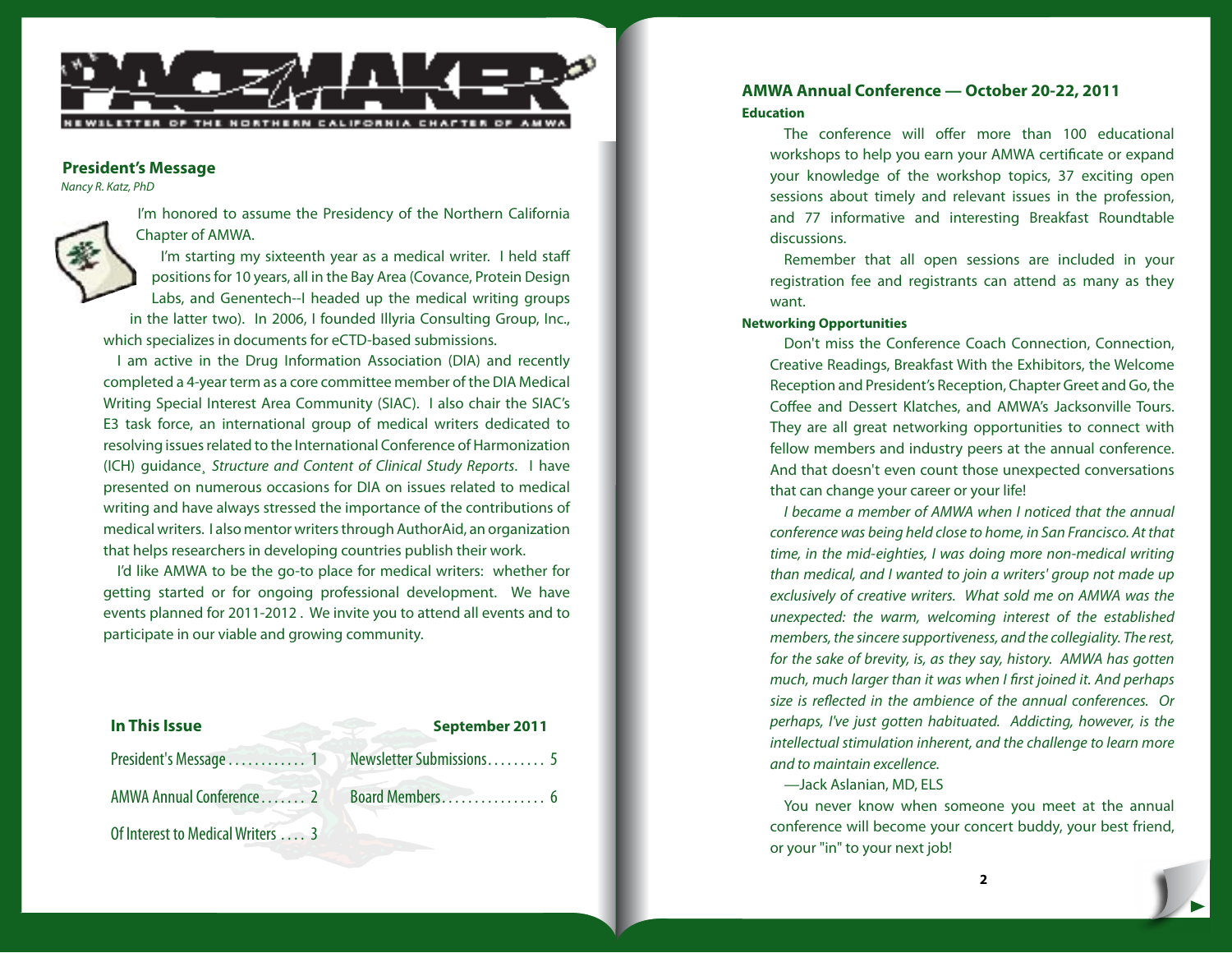#### **Registration**

The conference registration brochure is available on the [AMWA](http://www.amwa.org/default/conference/2011/2011regbrochure.pdf) [website.](http://www.amwa.org/default/conference/2011/2011regbrochure.pdf) September 14 is the last day to register at the early-bird rate! September 16 is the last day to register for credit workshops and book hotel reservations at the special rate! As you peruse the brochure, keep an eye out for your fellow AMWA NorCal members:

#### BREAKFAST ROUNDTABLES

*Getting Your Book Published*, Arushi Sinha *Cultural and Business Issues When Working with Japanese Authors*, Aya Tokaji

#### OPEN SESSIONS

*How to Present Yourself as an Independent/Freelance Professional*, Alisa Bonsignore

#### **WORKSHOPS**

*Introduction to Cancer Pharmacology*, Sunil Patel *Introduction to Cancer Biology*, Catherine Magill

#### **Of Interest to Medical Writers**

Nancy Katz

**AMWA National Board Meeting, March 2011**: In addition to taking care of business, the Board discussed certification (as opposed to certificates) for medical writers. Right now, many people harbor the illusion that just about anyone can be a medical writer. The rationale for certification is to dispel this notion and establish professional credibility by offering a written exam (analogous to the state bar examinations for lawyers or physicians), preceded by a course of study. Stay tuned.

**DIA Annual Conference in Chicago, 2011**: Two sessions were dedicated to protocol design:

The first was *Protocol Design and Subsequent Amendments: Understanding the Benefits of Well Designed Protocols*. Anne B. Cropp, PharmD, chaired this session, which consisted of presentations by Rachael Zuckerman, MPH, Anna L. Hindle, MSc, and Michelle Marlborough.

Speakers provided data on the underlying causes of protocol amendments, methods of enhancing study design to minimize amendments, and the cost of amendments. An eye-opening revelation was that nearly 40% of amendments occur before the subject receives the first dose of study drug. The takehome message is that amending a protocol is costly and that many amendments can be avoided.

The second was *Designing Robust Protocols*. Jesse A. Berlin, DrSc chaired this session, which consisted of presentations by An-Wen Chan, MD, PhD, FRCPC, Jennifer M. Tetzlaff, MSc, and David Gemzik. Speakers provided academic research into reasons for successes and failures of protocols, a discussion of the Standard Protocol Items for Randomized trials (SPIRIT) initiative, and the Clinical Data Interchange Standards Consortium (CDISC) model. The take-home message of this session is that standard guidance and improved public access are vital to the success of well designed protocols.

**DIA Annual Conference in Chicago, 2011:** *The Strategic Impact of Medical Writers on Regulatory Documents and Publications*: Nancy R. Katz, Ph.D. and David B. Clemow, Ph.D. described the benefits of having a medical writer on board early in the process of creating regulatory documents or peer-reviewed publications. The speakers described the competencies medical writers must have in order their job: knowledge of the regulations; skill in interpreting data and debriefing experts; writing ability, including the construction of a logical argument; ability to repurpose content, and team skills, just to name a few. Speakers relayed stories of document glitches and successes; not surprisingly, the glitches were due to the absence of a medical writer who functioned as an integral part of the team and the successes due to the presence of one.